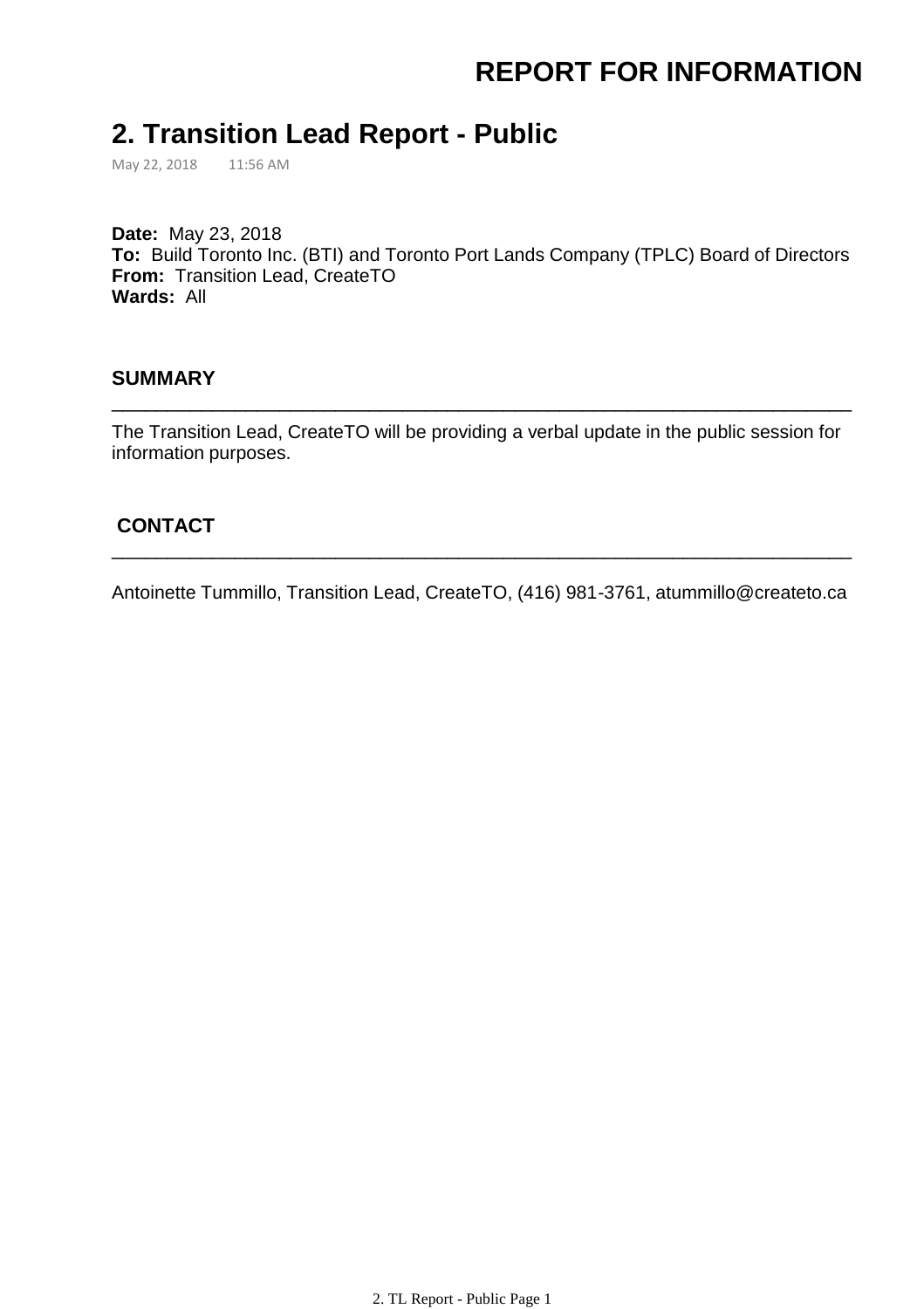## **REPORT FOR INFORMATION**

## **3. Review reports of fraud, Code of Conduct noncompliance or other forms of non-compliance**

May 23, 2018 1:06 PM

**Date:** May 28, 2018 **To:** Build Toronto Inc. (BTI) and Toronto Port Lands Company (TPLC) Board of Directors **From:** CFO, CreateTO **Wards:** All

#### **COMMENTS**

In the absence of an approved CreateTO Code of Conduct, all employees signed their previous 2018 Corporate Code of Conduct Form and they have been reviewed without any non-compliance. As well, management has no other reports of non-compliance or fraud that they are aware of to report.

\_\_\_\_\_\_\_\_\_\_\_\_\_\_\_\_\_\_\_\_\_\_\_\_\_\_\_\_\_\_\_\_\_\_\_\_\_\_\_\_\_\_\_\_\_\_\_\_\_\_\_\_\_\_\_\_\_\_\_\_\_\_\_\_\_\_\_

Once the Board has approved the CreateTO Code of Conduct, staff will be asked to sign the revised policy.

\_\_\_\_\_\_\_\_\_\_\_\_\_\_\_\_\_\_\_\_\_\_\_\_\_\_\_\_\_\_\_\_\_\_\_\_\_\_\_\_\_\_\_\_\_\_\_\_\_\_\_\_\_\_\_\_\_\_\_\_\_\_\_\_\_\_\_

#### **CONTACT**

Jaspreet Hansra-Kulasingam, CFO, CreateTO, (416) 981-3765, jhansrakulasingam@createto.ca